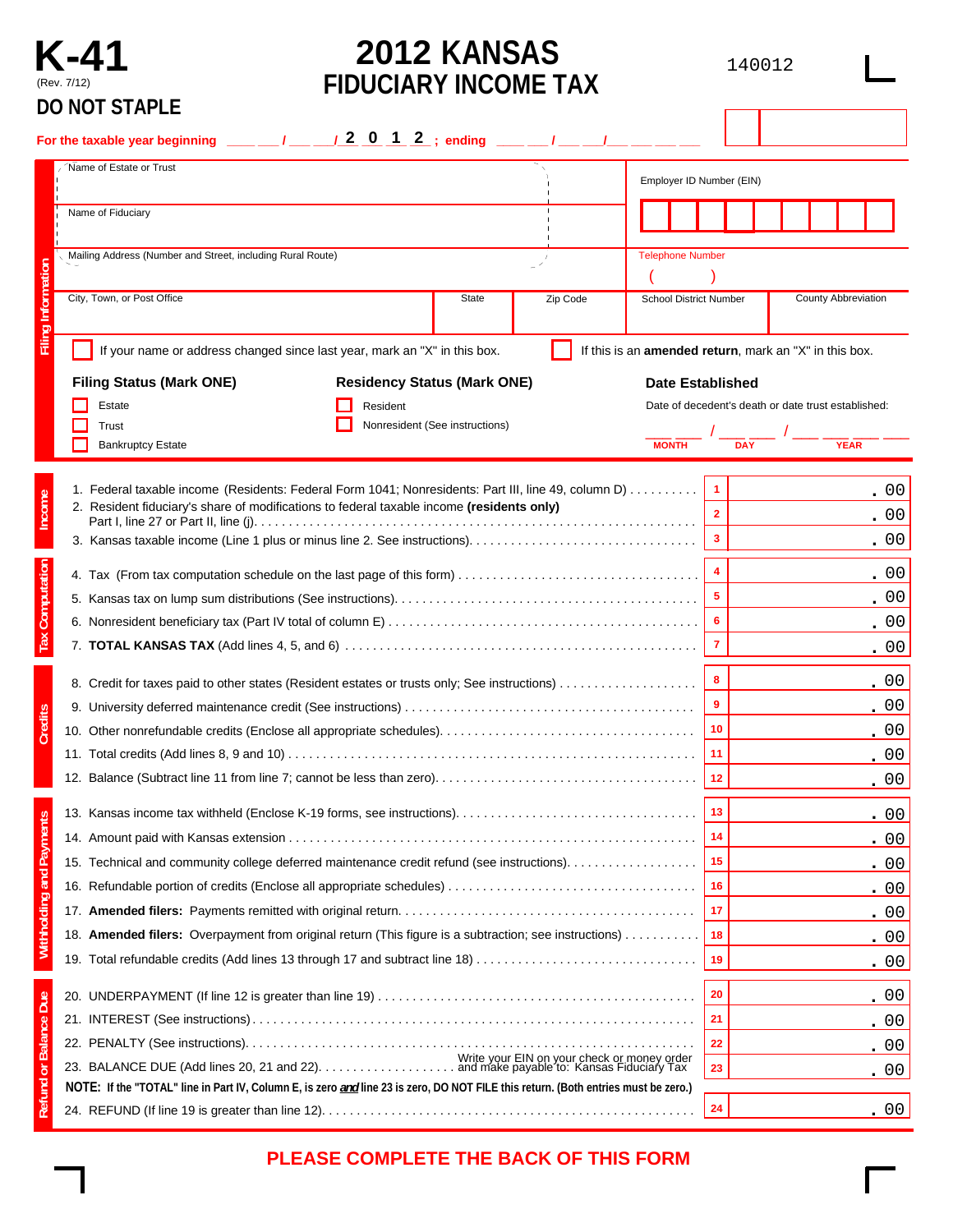### **PART I - MODIFICATIONS TO FEDERAL TAXABLE INCOME**

|     | 25. Additions to federal taxable income:                                                                                    |                 |      |
|-----|-----------------------------------------------------------------------------------------------------------------------------|-----------------|------|
|     | a. State and local bond interest (Reduced by related expenses, enclose schedule)                                            | 25a             | .00  |
|     | b. State or local taxes measured by income deducted on the federal return                                                   | 25 <sub>b</sub> | .00  |
|     | c. Administrative expenses claimed as deductions on Kansas estate tax return                                                | 25c             | .00  |
|     |                                                                                                                             | <b>25d</b>      | .00  |
|     |                                                                                                                             | <b>25e</b>      | .00  |
| 26. | Subtractions from federal taxable income:                                                                                   |                 |      |
|     | a. Interest on U.S. Government obligations (Reduced by related expenses, enclose schedule).                                 | 26a             | .00  |
|     |                                                                                                                             | 26 <sub>b</sub> | .00  |
|     |                                                                                                                             | <b>26c</b>      | .00  |
|     | d. Other subtractions from federal taxable income (See instructions, enclose schedule) $\ldots \ldots \ldots \ldots \ldots$ | 26d             | .00  |
|     |                                                                                                                             |                 | .00  |
|     |                                                                                                                             |                 |      |
|     |                                                                                                                             |                 | . 00 |

### **PART II - COMPUTATION OF SHARES OF THE MODIFICATION TO FEDERAL TAXABLE INCOME**

**NOTE: The Kansas fiduciary modification is to be allocated among the beneficiaries and the fiduciary in proportion to their share of the sum of the federal distributable net income and the amount distributed or required to be distributed from current income.**

| (A)                           | (B)                 | (C)                               | (D)                                                                        |
|-------------------------------|---------------------|-----------------------------------|----------------------------------------------------------------------------|
| Name and Address              | Social Security No. | Percent of<br><b>Distribution</b> | Share of fiduciary adjustment (line 27,<br>Part I, multiplied by column C) |
| <b>RESIDENT BENEFICIARIES</b> |                     |                                   |                                                                            |
| (a)                           |                     | $\frac{0}{0}$                     |                                                                            |
| (b)                           |                     | %                                 |                                                                            |
| (c)                           |                     | %                                 |                                                                            |
| (d)                           |                     | %                                 |                                                                            |
| NONRESIDENT BENEFICIARIES     |                     |                                   |                                                                            |
| (e)                           |                     | %                                 |                                                                            |
| (f)                           |                     | %                                 |                                                                            |
| (g)                           |                     | %                                 |                                                                            |
| (h)                           |                     | %                                 |                                                                            |
| (i)                           |                     | %                                 |                                                                            |
|                               |                     | %                                 |                                                                            |
| (i)                           |                     | %                                 |                                                                            |
|                               |                     | 100%                              |                                                                            |

I authorize the Director of Taxation or the Director's designee to discuss my K-41 and enclosures with my preparer.

**I declare under the penalties of perjury that to the best of my knowledge and belief this is a true, correct, and complete return.**

| sigr | Signature of fiduciary                     | Title                    | Date |
|------|--------------------------------------------|--------------------------|------|
| here |                                            |                          |      |
|      | Signature of preparer other than fiduciary | Address/Telephone Number | Date |

**MAIL TO: Fiduciary Tax, Kansas Department of Revenue, PO Box 758571, Topeka, KS 66675-8571**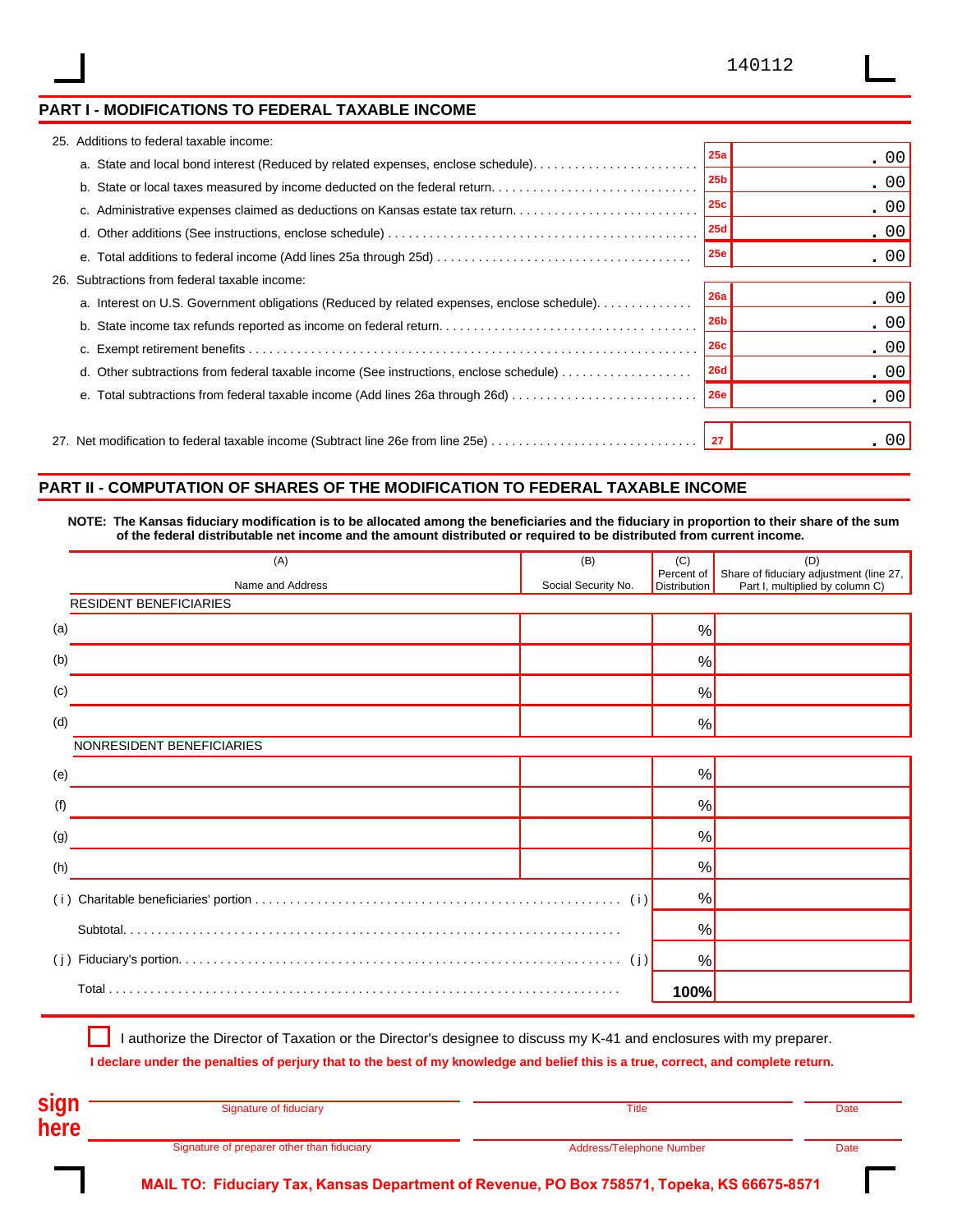#### **FOR NONRESIDENT ESTATES AND TRUSTS OR RESIDENT ESTATES AND TRUSTS WITH NONRESIDENT BENEFICIARIE2** 140218

### **PART III - COMPUTATION OF FEDERAL TAXABLE INCOME OF THE ESTATE OR TRUST FROM KANSAS SOURCES**

|      | (A)<br>These items correspond to those listed on<br>Federal Form 1041                              | (B)<br>Total income as<br>reported on Federal<br>Form 1041 | (C)<br>Amount from<br>Kansas sources | (D)<br>Nonresident fiduciary's<br>portion of Col. C & capital<br>gains not distributed |
|------|----------------------------------------------------------------------------------------------------|------------------------------------------------------------|--------------------------------------|----------------------------------------------------------------------------------------|
| 28.  |                                                                                                    |                                                            |                                      |                                                                                        |
| 29.  |                                                                                                    |                                                            |                                      |                                                                                        |
| 30.  |                                                                                                    |                                                            |                                      |                                                                                        |
| 31.  |                                                                                                    |                                                            |                                      |                                                                                        |
| 32.  |                                                                                                    |                                                            |                                      |                                                                                        |
| 33.  |                                                                                                    |                                                            |                                      |                                                                                        |
| 34.  |                                                                                                    |                                                            |                                      |                                                                                        |
| 35.  |                                                                                                    |                                                            |                                      |                                                                                        |
| 36.  |                                                                                                    |                                                            |                                      |                                                                                        |
| 37.  |                                                                                                    |                                                            |                                      |                                                                                        |
| 38.  |                                                                                                    |                                                            |                                      |                                                                                        |
| 39.  |                                                                                                    |                                                            |                                      |                                                                                        |
| 40.  |                                                                                                    |                                                            |                                      |                                                                                        |
| 41.  |                                                                                                    |                                                            |                                      |                                                                                        |
| 42a. |                                                                                                    |                                                            |                                      |                                                                                        |
|      | 42b. Allowable miscellaneous itemized deductions subject to the 2% floor                           |                                                            |                                      |                                                                                        |
| 43.  |                                                                                                    |                                                            |                                      |                                                                                        |
| 44.  |                                                                                                    |                                                            |                                      |                                                                                        |
| 45.  |                                                                                                    |                                                            |                                      |                                                                                        |
| 46.  |                                                                                                    |                                                            |                                      |                                                                                        |
|      |                                                                                                    |                                                            |                                      |                                                                                        |
| 47.  |                                                                                                    |                                                            |                                      |                                                                                        |
| 48.  |                                                                                                    |                                                            |                                      |                                                                                        |
| 49.  |                                                                                                    |                                                            |                                      |                                                                                        |
| 50.  | Total percent of all nonresident beneficiaries - from Part II, lines (e), (f), (g) & (h) $\dots$ . |                                                            |                                      |                                                                                        |
|      | 51. Total Kansas income of nonresident beneficiaries (Multiply line 49 by line 50).                |                                                            |                                      |                                                                                        |

### **PART IV - NONRESIDENT BENEFICIARIES' SHARES OF INCOME AND TAX TO BE WITHHELD**

|     | (A)<br>Name and<br>Address | (B)<br>Social Security<br>Number | (C)<br>Beneficiary's<br>percentage | (D)<br>Kansas<br>taxable income | (E)<br>Tax to be withheld<br>(Multiply Col. D by 2.5%) |
|-----|----------------------------|----------------------------------|------------------------------------|---------------------------------|--------------------------------------------------------|
|     | NONRESIDENT BENEFICIARIES  |                                  |                                    |                                 |                                                        |
| (a) |                            |                                  |                                    |                                 |                                                        |
|     |                            |                                  |                                    |                                 |                                                        |
| (b) |                            |                                  |                                    |                                 |                                                        |
|     |                            |                                  |                                    |                                 |                                                        |
| (c) |                            |                                  |                                    |                                 |                                                        |
|     |                            |                                  |                                    |                                 |                                                        |
| (d) |                            |                                  |                                    |                                 |                                                        |
|     |                            |                                  |                                    |                                 |                                                        |
|     |                            |                                  |                                    |                                 |                                                        |